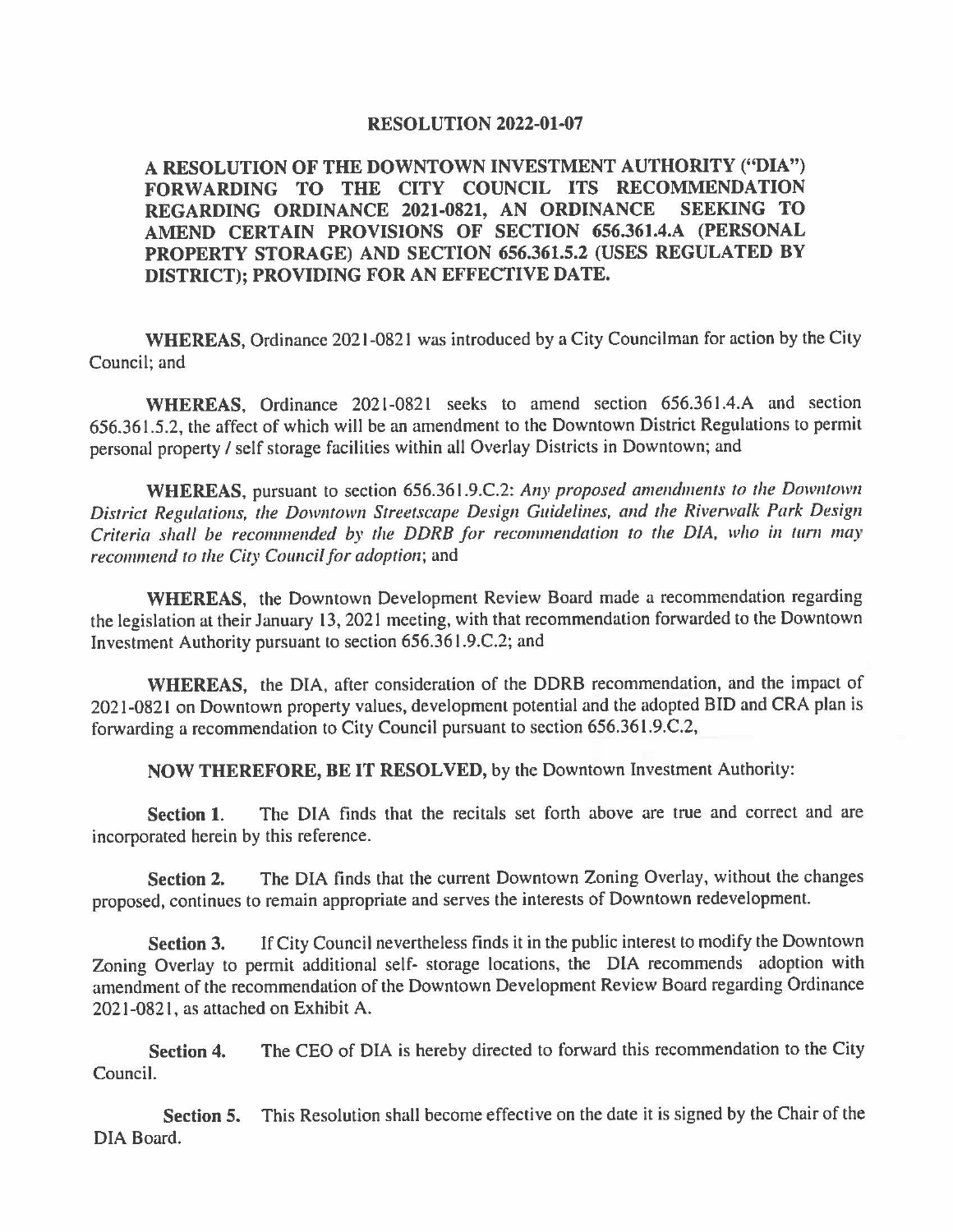RESOLUTION 2022-01-07 PAGE2

**Section 4.** The CEO of DIA is hereby directed to forward this recommendation to the City Council.

**Section 5.** This Resolution shall become effective on the date it is signed by the Chair of the DIA Board.

## WITNESS: **DOWNTOWN INVESTMENT AUTHORITY**

 $\approx$  chierder

A<br>raxton Gillam, Esq., Chair

 $22$ 23 Date

--- 0 VOTE: In Favor: \_\_ (o \_\_ Opposed: \_\_ / \_\_ Abstained: